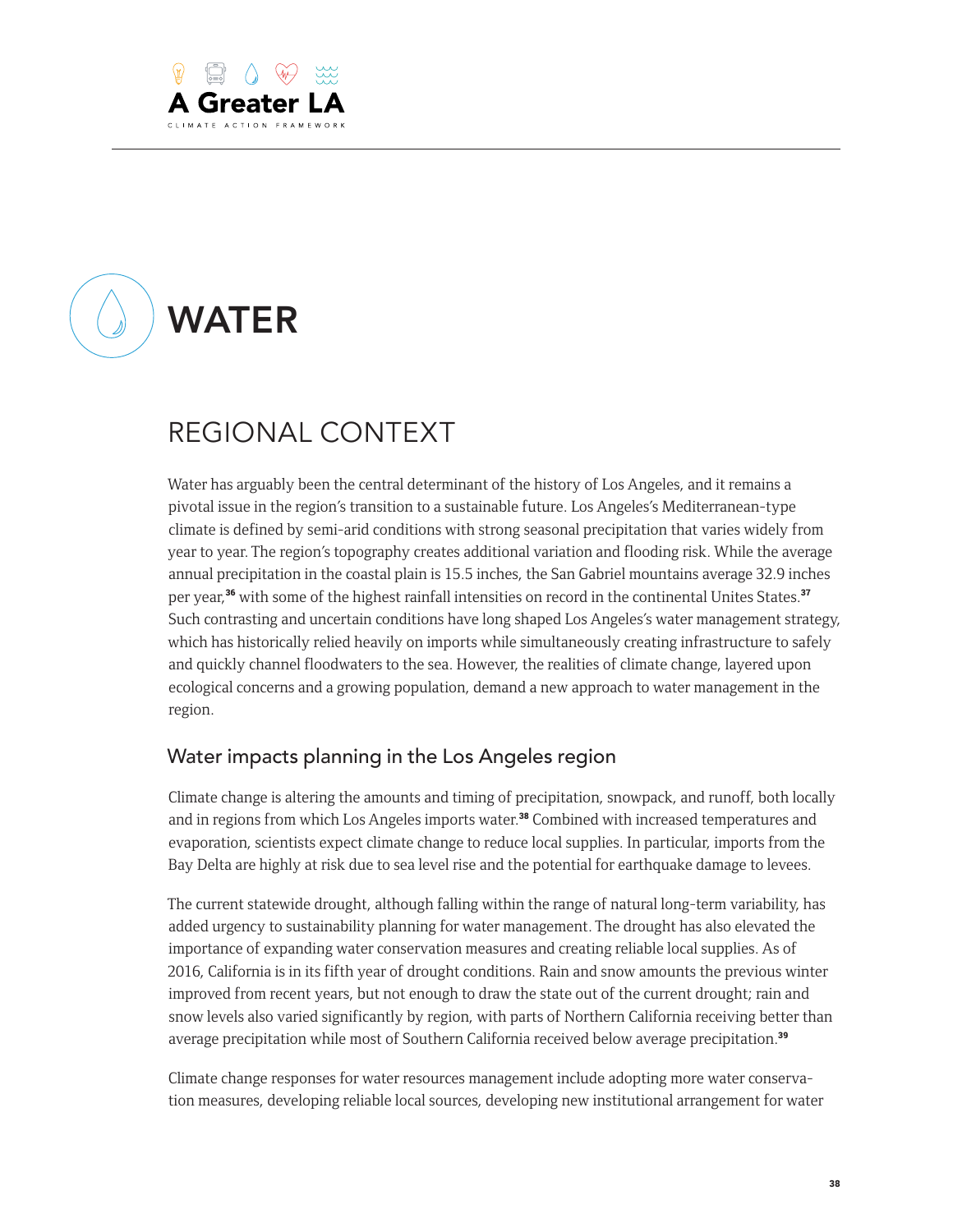management, improving groundwater quality and management, and ensuring that disadvantaged communities are not disproportionally affected by water resource constraints. Several cross-cutting approaches could help ensure that measures taken in these areas are coherent and cost effective.

In essence, Southern California is moving toward a new water regime; droughts may be part of the new normal and thus a different vocabulary must be developed and a deeply different concept of landscaping and water use that is appropriate to a place with less reliable water supplies, warmer weather, and potential floods.

A number of regional planning efforts have established strategies and set targets around water management, with consideration of climate change impacts. These include:

- Metropolitan Water District's (MWD) 2015 Integrated Water Resources Plan (IWRP).<sup>40</sup> MWD serves 91% of the total population in Los Angeles County and is the regional wholesale water agency, importing water from the Bay-Delta via the State Water Project and from the Colorado River via the Colorado River Aqueduct. The 2015 IWRP addresses conservation, development of more local supplies, and planning for a new generation of supplies in the face of decreased availability of imported water.
- Urban Water Management Plans (UWMPs) are filed every five years by urban water suppliers under Department of Water Resources (DWR) regulations.41 The goal of UWMPs is to support the suppliers' long-term resource planning and ensure adequate water supplies are available to meet existing and future water demands. Notably, these plans are unlikely to be sufficient to meet the region's long-term water conservation goals.
- The Greater Los Angeles County (GLAC) Integrated Regional Water Management Plan (IRWMP) was initiated in response to the 2002 Regional Water Management Planning Act (Senate Bill 1672) and associated bond act funding. This act incentivized the formation of regional water management groups (consisting of cities, counties, water districts, and community organizations) for the purpose of developing integrated plans. The GLAC IRWMP was issued in 2014 and includes planning targets for 2035 for water supply, water quality, habitat, open space, and flood risk reduction.<sup>42</sup>
- Watershed Management Plans (WMPs) are a voluntary means of complying with a number of water quality provisions of the Los Angeles County Municipal Separate Storm Sewer System (MS4) Permit. This approach allows permittees to join together to collaboratively address stormwater management on a watershed scale through customized strategies, control measures, and best management practices (BMPs), in order to meet permit requirements including receiving water limitations, total maximum daily load (TMDL) provisions, and prohibitions against non-storm water discharges. Among BMPs identified in these plans, structural approaches such as stormwater infiltration and rainfall harvesting will support water supply goals in addition to improving surface water quality. The Los Angeles Regional Water Quality Control Board (LARWQCB) has approved WMPs for most of Los Angeles County over the last year.<sup>43</sup>

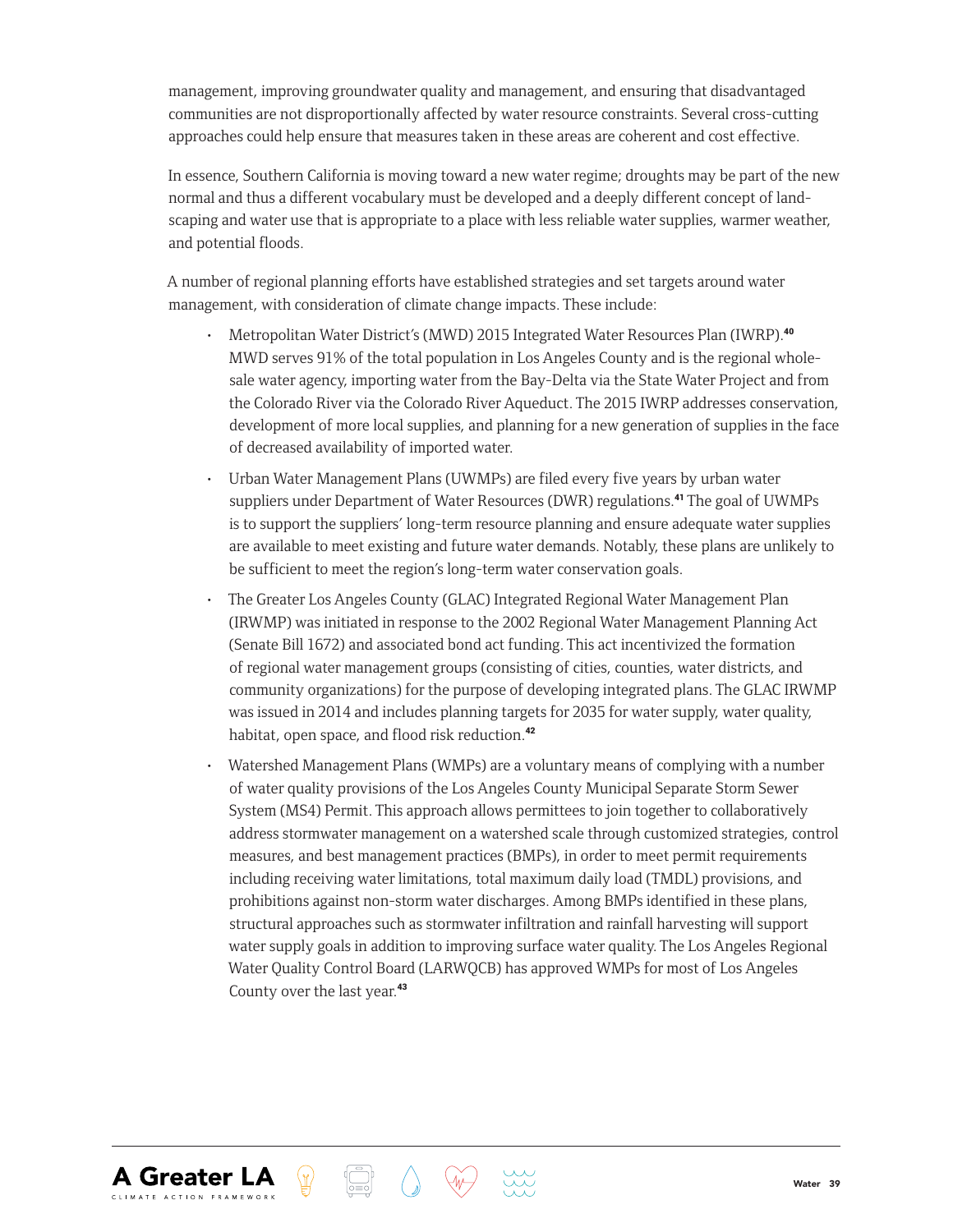#### Water management in the Los Angeles region

Over 100 public and private entities are involved in the management and distribution of potable water in the Los Angeles Region, a legacy of fragmented urban growth and a historic reliance on local control of services.44 As a result, many small private water companies and special districts may not be adequately equipped to meet climate change challenges and associated capital investment needs.<sup>45</sup> Further, fragmentation may hinder new collaborations around conjunctive water management that can better meet the regional water need, rather than each entity doing it on its own.

Approximately 58% of the water used in Los Angeles County is sourced from outside the region (53% is met by MWD service water, and 5% is supplied by the Los Angeles Aqueduct, used only by the City of Los Angeles). Groundwater meets 38% of total countywide demand but is available only to groundwater rights holders, and local recycled water contributes about 4%.46 Within the City of Los Angeles, approximately 89% of the water supply is imported from outside the region.<sup>47</sup>

Significant reductions have been made over the last few years in per capita water use, measured in gallons per capita per day (GPCD). In April 2016, the South Coast Region's residential water use was approximately 77 GPCD, representing more than a 14% reduction over the April 2015 usage of approximately 90 GPCD.48 Data for potable consumptive demand (a broader measure than residential demand that includes municipal and industrial use) are not available at the monthly timescale, but annual MWD service area potable consumptive demand in 2015 was 131 GPCD, which is more than a 27% reduction from the 2005 baseline of 181 GPCD.<sup>49</sup>

The region has long struggled with water quality problems for both surface and groundwater, which could be exacerbated by climate impacts in the coming years. Approximately 85% of Los Angeles County assessed rivers and streams are impaired for one or more pollutants. Recent reports have shown that 39% of community water systems in Los Angeles County are completely dependent on groundwater for drinking water, and 40% of community water systems had a principal contaminant detected in an active untreated drinking-water well at a concentration above the maximum contaminant level on at least two occasions between 2002–2010.<sup>50</sup> Further studies have identified industrial chemicals prevalent throughout the county's groundwater basins in concentrations near or above comparison concentrations, including: 1,4-dioxane, perchlorate, perchloroethene (PCE), 1,1-dichloroethene, trichloroethene (TCE), atrazine, n-nitrosodimethylamine, carbon tetrachloride, and hexavalent chromium (Cr6).<sup>51</sup> State Water Board data for 2014 showed over 25% of supply wells exceeded comparison concentrations for 1,4-dioxane.<sup>52</sup> However, state regulations do not require drinking water suppliers to monitor this chemical. As of March 2016, chemical contamination above comparison concentrations for one or more chemicals existed in 439 supply wells across Los Angeles County.<sup>53</sup>

Despite the extent of groundwater contamination, nearly all customers have been provided with clean water based on publicly available data for systems serving >100 people in Los Angeles County.<sup>54</sup> Over the period from 2008–2012, the number of annual Maximum Contaminant Limits (MCLs) violations for systems serving more than 100 people in Los Angeles County ranged from a low of 6 to a high of 16, with the population impacted ranging from approximately 57,600 to over 144,000 people. In 2014, 16 systems in Los Angeles County had maximum contaminant limits violations, all of which served 1,500 or fewer people.55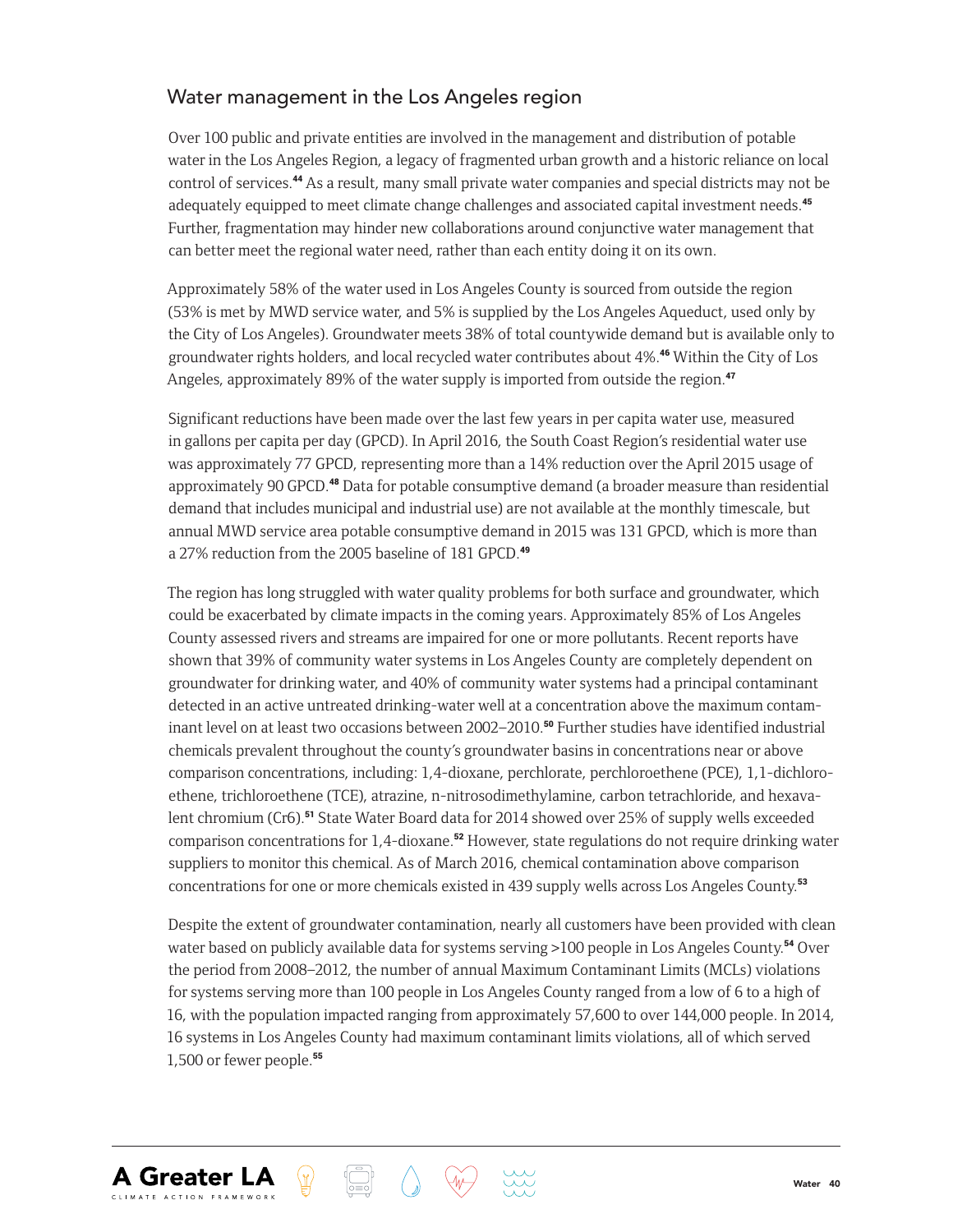Even when contamination is detected in time to prevent public exposure, groundwater contamination limits the siting options for infiltration BMPs, and cleanup requires tremendous resources. The 2009 California Water Plan estimates that cleanup of leaking underground tanks with MTBE can range up to \$1.5 million per site, and sites where solvent contamination has reached groundwater may take decades and cost millions of dollars.<sup>56</sup>

The majority of the region's groundwater basins are adjudicated, meaning that a court has determined who has pumping rights to the water and in what amounts. The major adjudicated basins include the Upper Los Angeles River Area (the San Fernando Valley Basin), the West Coast Basin, most of the Central Basin, the Puente Basin, the Raymond Basin, and the main San Gabriel Basin.<sup>57</sup> Currently, the Santa Monica Basin, the Hollywood Basin, and the part of the Central Basin are not covered by any court-approved management agreements.

Coastal groundwater basins (Central and West Coast Basins) underlie 410 square miles and provide over 400,000 acre-feet of water annually. An extensive barrier system of freshwater injection wells is in place, designed to control saltwater intrusion to these basins. Sea level rise (discussed in more detail in the Coastal Resources section) is anticipated to increase saltwater intrusion and will, therefore, require an adaptive response by agencies responsible for the coastal barrier system, including the Water Replenishment District of Southern California, and the Los Angeles County Department of Public Works, among others.<sup>58</sup>

Wastewater recycling offers an addition source of local water for the region. Most of the large treatment plants in the region are owned either by the County or the City of Los Angeles. The combined volume of treated wastewater discharged in 2013 from 12 of the largest plants was approximately 247 billion gallons.59 Many of these plants also produce recycled water that is being used in place of potable water for non-consumptive uses such as industrial, landscape, and recreational purposes, as well as indirect potable reuse for groundwater recharge. Expanded application of recycled water for direct potable reuse (defined as serving purified water directly into potable water supply distribution or into the raw water supply immediately upstream of a water treatment plant) is pending the development of state regulations. Metropolitan Water District is exploring a plant that would produce up to 150 MGD of purified water and up to 60 miles of distribution lines to convey the water to spreading basins and/or injection well sites in both Los Angeles and Orange Counties.

Currently, the only desalination plant producing drinking water for the general public in Los Angeles County is located on Santa Catalina Island, and the only planned facility is the West Basin's Ocean Water Desalination Project, with a projected capacity of 20–60 MGD.<sup>60</sup>

# THE ROLE OF REGIONAL COLLABORATION

**A Greater LA** 

While the groundwater adjudications in Los Angeles County were precedent setting for the state, they currently allocate water according to historical precedent. Some cities have groundwater rights, others do not, and amounts vary widely, not correlated to city populations. Further, most basins have been overdrawn, relying on imported water to ensure safe yield. As a result, the basins have more room for additional water injection, but questions abound about who that additional water belongs to and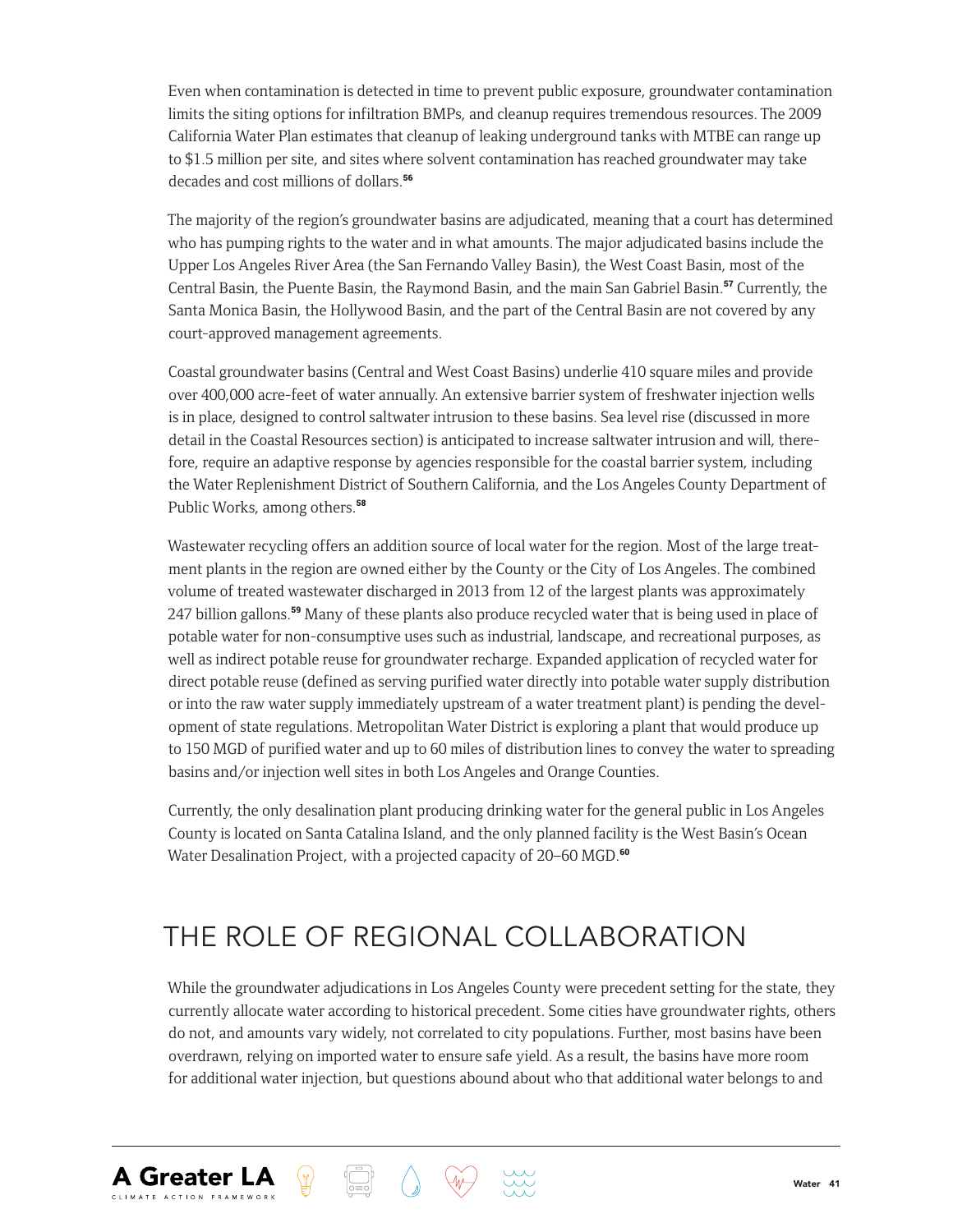for what period of time. It is a propitious moment to bring all the groundwater masters together to discuss a greater Los Angeles groundwater basin joint powers authority (JPA) to manage the basins as water banks for the region and to create water balancing among them. As there is more interest in using them for treated wastewater storage, as well as more projects to infiltrate water into them, the adjudications will no longer be adequate to manage the new resources. The region should establish a groundwater basin JPA and explore the retirement of individual water rights to free up the water for regional benefit.

# POLICY LANDSCAPE

The following is a summary of relevant state policies and recent regulations, provided as context for the discussion of goals, strategies, and actions. This summary is not an exhaustive, and further information is in the footnoted references.

#### Water conservation policy

**A Greater LA** 

Historic steps toward water conservation at the state level began in 2009, with Senate Bill X7 7 (Steinberg), a package of water reforms that included a goal of achieving a 20% reduction in per capita water use by 2020 (referred to as 20x2020), compared to baseline use from 1995–2005. This act also required local water agency planning and reductions. In January 2014, the Governor declared a drought state of emergency, which was continued in April 2014. In April 2015, the governor issued Executive Order B-29-15, which required an immediate 25% reduction in overall potable urban water use. The corresponding State Board emergency regulations prohibited certain uses of water, such as hosing down driveways and sidewalks, and also mandated monthly reporting by urban water suppliers.

In response to the continuing drought, the governor issued a new executive order in November 2015 (B-36-15), which was then further extended in May 2016 (B-37-16). Accordingly, the State Board adopted a statewide water conservation approach that replaced the prior percentage reduction-based water conservation standard with a localized "stress test" approach.<sup>61</sup> This new approach mandated urban water suppliers to ensure at least a three-year supply of water to their customers under drought conditions. These emergency regulations only apply to residential gallons per capita per day (R-GPCD), with data from monthly reporting to the State Water Board available for public review.<sup>62</sup>

In addition to setting conservation targets, the state has established code-based standards for new construction and retrofits. New stringent indoor plumbing standards have been set through recent legislative action, including Assembly Bill 715 (Laird, 2007), which applies to toilets and urinals sold in California after January 1, 2014, and Senate Bill 407 (Padilla, 2009), which requires water-conserving plumbing fixtures be installed in single-family residential real property as part of any building alterations or improvements made after January 1, 2014, and as a required replacement by the owner on or before January 1, 2017.

Assembly Bill 1881(Laird, 2006) broadly addresses outdoor water use by requiring local agencies to adopt the state's Model Water Efficient Landscape Ordinance (MWELO) by January 2010 and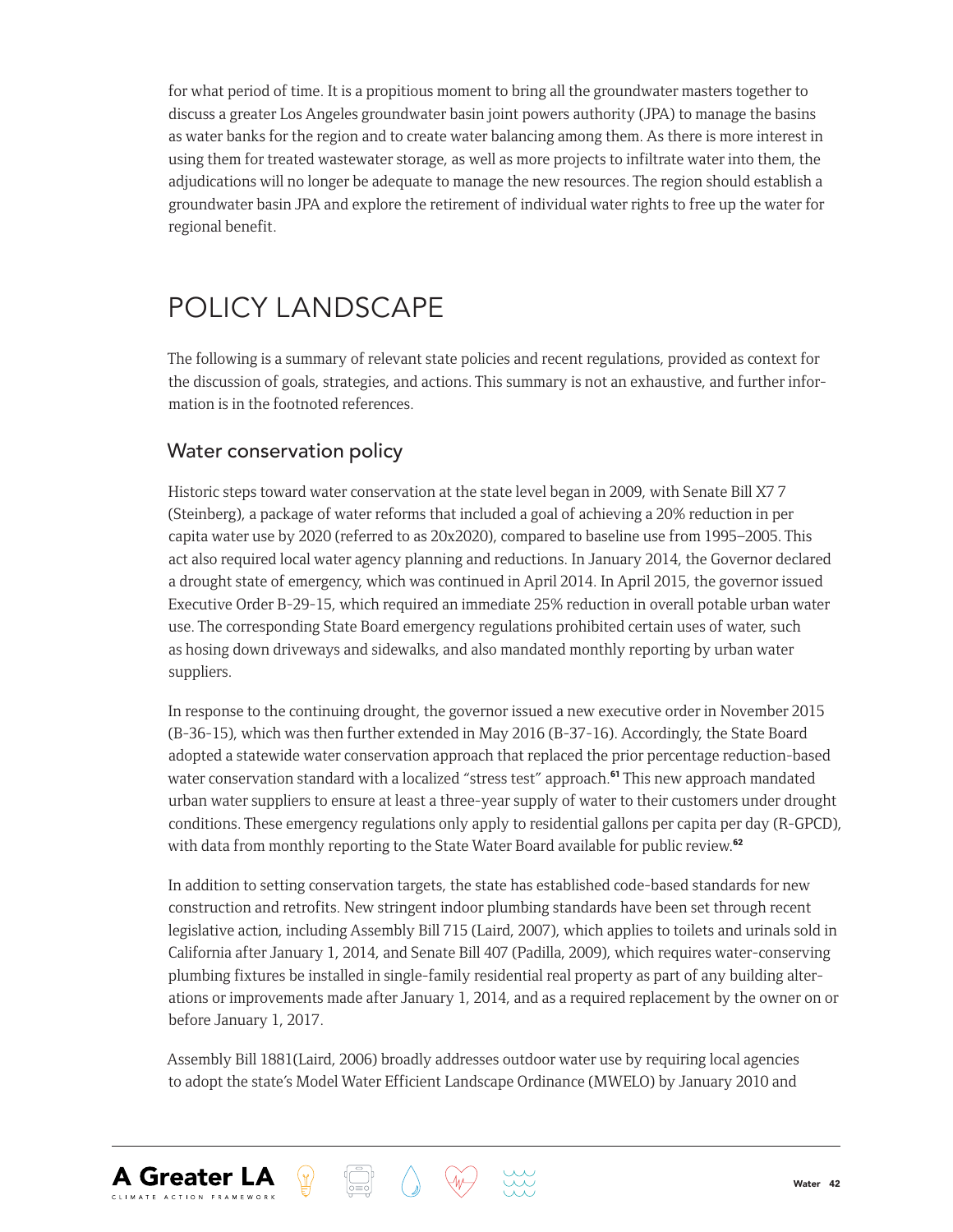requiring the Energy Commission to adopt performance standards for irrigation equipment. Assembly Bill 1881 was bolstered by Executive Order B-29-15 on April 1, 2015, which resulted in an updated MWELO issued on July 15, 2015. The ordinance revisions increased water efficiency standards for new and retrofitted landscapes through more efficient irrigation systems, graywater usage, installation of landscape water meters, on-site stormwater capture, and by limiting the portion of landscapes that can be covered with turf. It also required reporting on the implementation and enforcement of local ordinances, with adoption and required reports due by December 31, 2015. MWELO primarily applies to new construction projects equal to or greater than 500 square feet and to rehabilitated landscape projects equal to or greater than 2,500 square feet. Existing landscapes and cemeteries over one acre may be subject to irrigation water use analyses, surveys, and audits, with penalties and enforcement mechanisms to ensure compliance with conservation goals.

Senate Bill 555 (Wolk, 2015) requires urban retail water suppliers to conduct and submit water loss audits annually starting on October 1, 2017. DWR must make these reports available to the public on its website and provide technical assistance on water loss detection programs to urban retail water suppliers. The State Water Board is required to adopt water loss performance standards by July 1, 2020.

#### Water recycling and desalination policy

The State Board's "Recycled Water Policy," adopted in 2009, established a target of increased use of recycled water by 200,000 ac-ft./yr. by 2020 and by an additional 300,000 ac-ft./yr. by 2030. This same policy also required "Salt and Nutrient Management Plans" to be completed by 2014 for every groundwater basin in order to ensure that groundwater quality objectives were not exceeded. The state board regulations for groundwater replenishment using recycled water became effective in 2014. The board also planned to adopt regulations for augmenting surface water with recycled water by December 31, 2016 and will submit a report to the legislature by December 31, 2016 on the feasibility of regulations for direct potable reuse of recycled water.

A May 2015 amendment by the state board to the *California Ocean Plan* established a process for permitting seawater desalination facilities statewide, to address potential marine life mortality and harm to aquatic life beneficial uses associated with source water intake and brine discharge.<sup>63</sup>

#### Groundwater management policy

**A Greater LA** 

The statewide Aquifer Storage and Recovery permit, adopted in 2013 by the State Water Resources Control Board, allows water purveyors to store water of drinking quality in a local aquifer (as allowed by a water rights permit). More recently, the Sustainable Groundwater Management Act (SGMA) requires local agencies to adopt groundwater management plans, in order to protect local water sources against drought and climate change.<sup>64</sup>

# GOALS, STRATEGIES, AND ACTIONS

While there are hundreds of possible actions related to water management, this Framework focuses on those that will benefit most from collaborative planning and implementation. These highest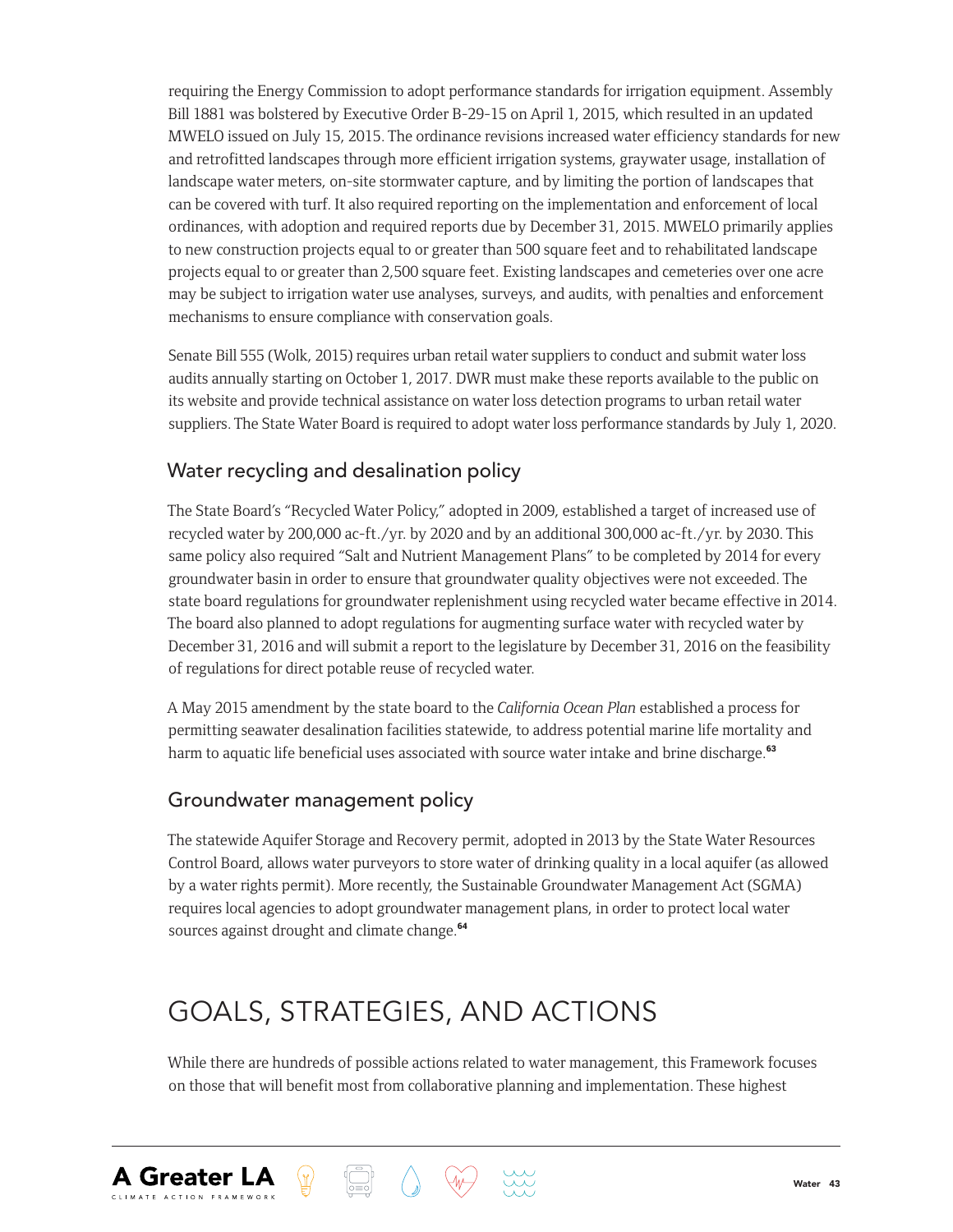strategies support four target areas for water management: conserving water, increasing and diversifying supplies, reducing water-related impacts on disadvantaged communities, and protecting and improving water quality.

Policy makers will need to implement these individual actions within the context of a truly integrated water management approach. Achieving our water management targets will require policy makers and others to consider carefully and holistically the interconnections between stormwater, wastewater, greywater, and recycled water. However, the complex, decentralized, and uncoordinated nature of the region's water infrastructure and governance obscures these relationships and creates barriers to the integrated management of the urban water cycle.<sup>65</sup> Furthermore, while numerous planning and collaboration efforts are underway throughout the region, the misalignment between municipal boundaries, surface watershed delineations, groundwater basin recharge zones, and water supply service boundaries often limits the effectiveness of these efforts and may create unintended consequences.<sup>66</sup> The absence of a centralized data infrastructure that cuts across these multiple physical and governance boundaries is also a barrier to optimal decision making. The work needed to achieve truly integrated planning across the county requires broad, collaborative support region-wide.

The following cross-cutting measures should be the highest priority for water management in the Los Angeles region:

- 1. Develop a water supply system across the county and its cities that ensures water resources are fully used and reused to minimize imports, while ensuring a basic human right to water
- 2. Implement a suite of policy recommendations to improve institutional capacity for data management, performance metrics, and agency collaboration, including:<sup>67</sup>
	- Publicly available centralized data repository for management of Southern California water to provide:
		- Standardized numerical identifiers for each utility and its service area
		- Up-to-date public geospatial data for retailer service areas
	- New guidelines to assess water utility performance capacity, including:
		- Retain and expand current emergency water use reporting requirements and require reporting by sectors
		- Standardized metrics for commercial, industrial, and institutional water consumption
		- Establish minimum performance thresholds
		- Require regular utility-scale leaking pipe audits and repairs

These measures will improve the effectiveness of all the following actions and are essential to the region's ability to respond quickly and equitably to critical climate challenges. The best practices compendium has additional information regarding case studies and steps for implementation.



 $\langle \mathbb{J} \rangle$ 

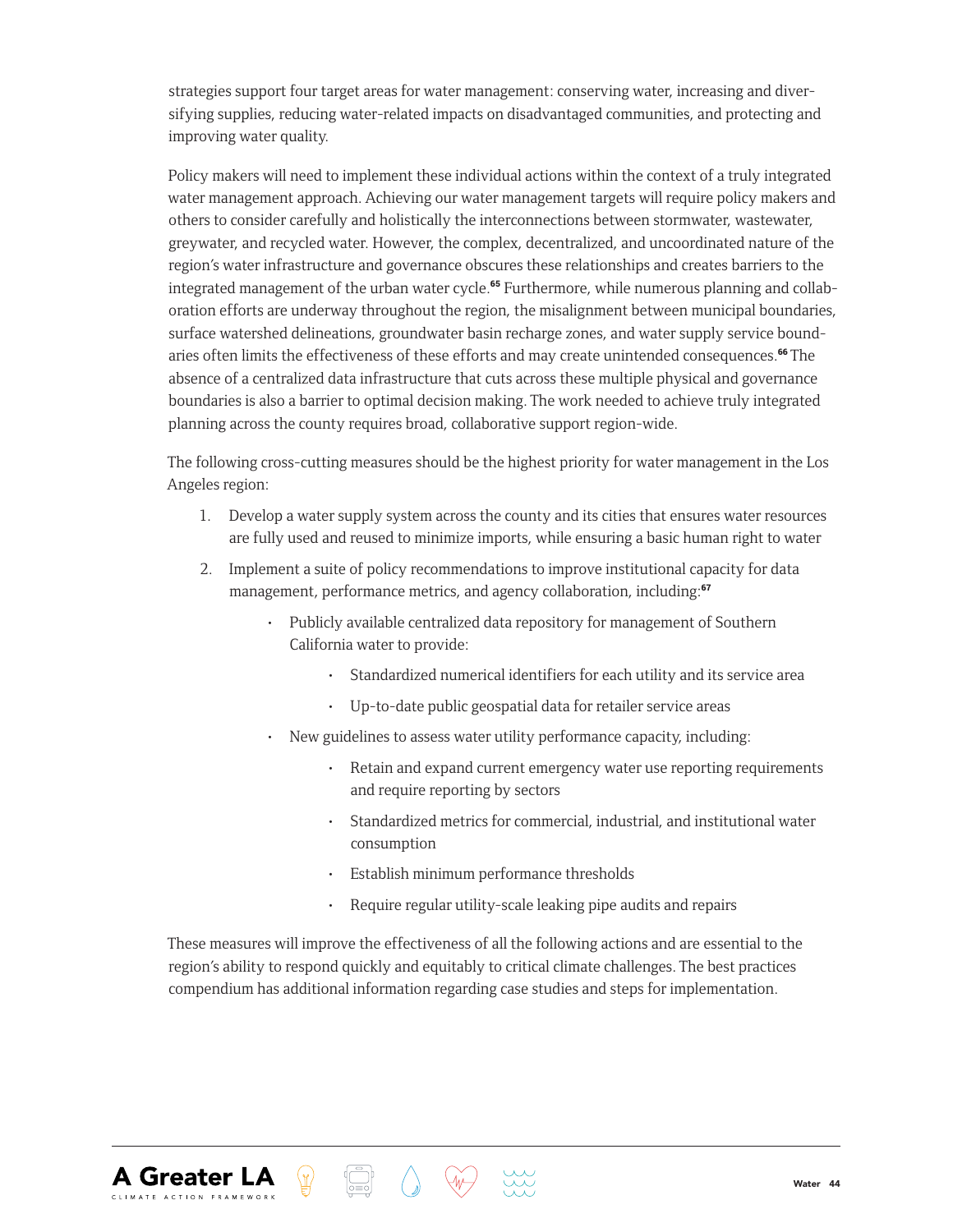## GOAL 1 — Set aggressive and mandatory water conservation targets that become permanent

Reducing total usage remains a cornerstone of water management for the region, despite the significant progress made over recent years. The Framework prioritizes two areas where additional reductions can be made in non-essential water use: outdoor watering and distribution system losses.

#### Strategy 1.1 — Reduce outdoor water usage by transitioning landscapes to all California native or California-friendly plants

Large landscape and residential exterior water use are estimated to constitute approximately 26% of urban water use within California's South Coast Region.<sup>68</sup> A recent study using data from the City of Los Angeles determined that landscaping irrigation represents 54% of single-family water use.<sup>69</sup> The study also concluded that residents are overwatering when there are no restrictions in place, because landscape greenness did not change significantly when watering restrictions were in effect. A related study showed that voluntary restrictions were not effective in reducing water use and that mandatory restrictions resulted in an average of 19 to 23% decrease in water use.<sup>70</sup> Recommendations to address these findings included dual metering for indoor and out-of-door watering, water pricing adjustments specifically targeting customers with higher landscaping irrigation, and mandatory restrictions on outdoor water use. Dual-metering data to partition indoor and outdoor use is critical to more accurately assessing landscape irrigation needs and to calculate potential savings (for both money and water) from reducing over-watering. However, due to the additional expense to implement dual-metering systems, decision makers will need further analysis of the costs and benefits. New landscaping norms for the region must be developed and implemented widely that are suited to their specific water-scarce region. Integrating native vegetation that is adapted to aridity should be part of urban landscapes, bringing local ecosystems into the city.

Water pricing strategies such as steeply tiered block rate structures can influence water use behavior by allocating a greater share of service costs to those with greater demand. However, care must be taken to ensure low-income households are not adversely impacted.<sup>71</sup> Furthermore, informational, behavioral, and cognitive barriers can reduce the effectiveness of such an approach and should be addressed as part of a water pricing strategy.<sup>72</sup> Furthermore, a 2015 court ruling determined that, under Proposition 218 (1996), cities must demonstrate that proposed tiers correspond to the actual cost of providing service at a given level of usage,<sup>73</sup> although there are widespread calls to reform Proposition 218 to remove such unintended barriers to sustainable water management.<sup>74</sup>

Passive, or code-based, water conservation relies on the use of plumbing codes that will be adopted over time for new construction or remodeling and which do not require financial incentives from water agencies. However, oversight and enforcement are key to ensuring that builders and remodelers incorporate such codes, especially for remodeling. This enforcement will be particularly important for the recently adopted MWELO requirements for new construction and redevelopment. MWD has identified MWELO enforcement as a critical action to achieve demand reduction.<sup>75</sup>

Active water conservation strategies include the use of grants, loans or rebate programs to persuade water users to improve efficiency in existing systems. MWD has fostered active conservation since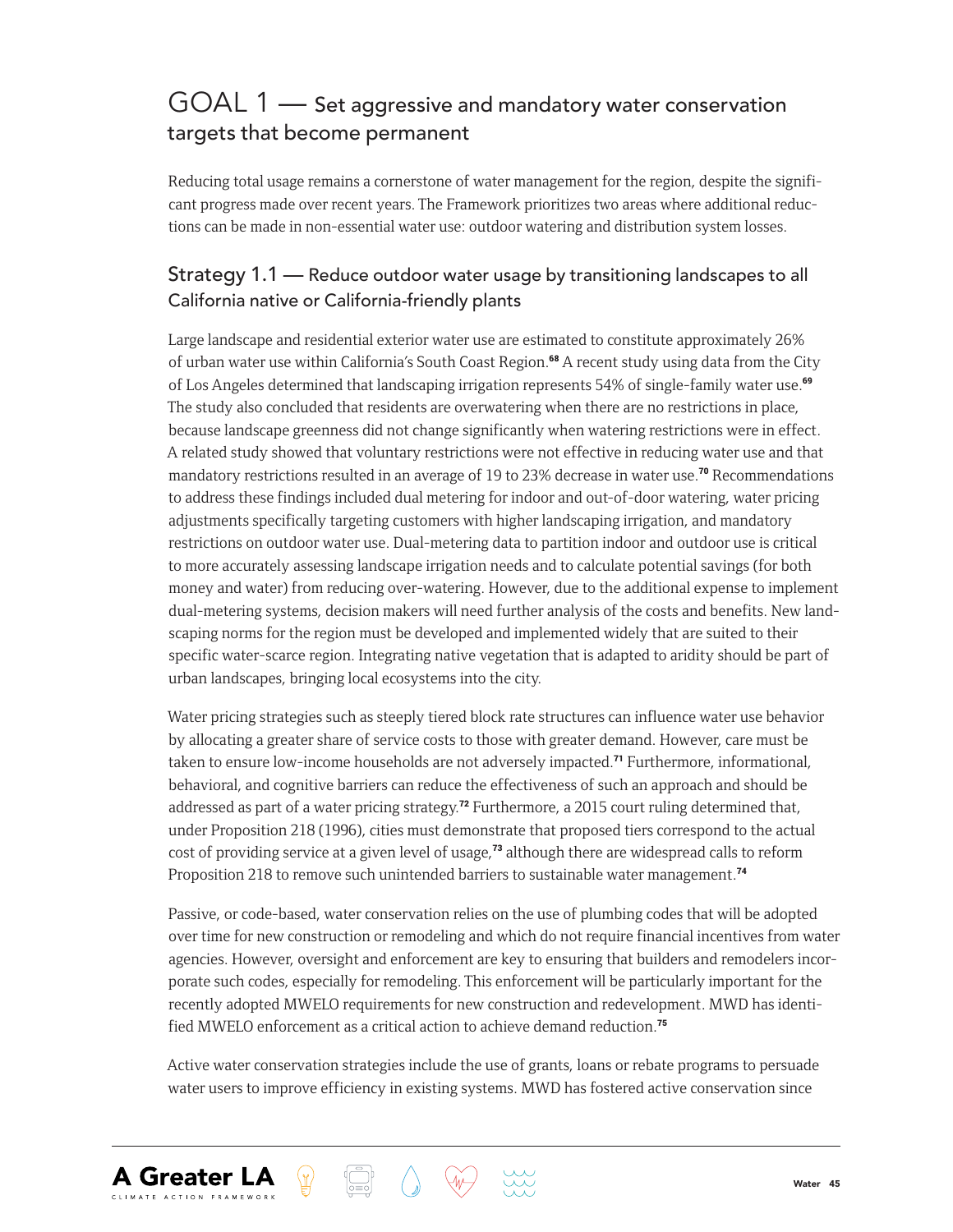1990, and in 2008 launched SoCal Water\$mart, which consolidated the residential and commercial rebate programs into a singular regional program.<sup>76</sup> In addition to rebates for many indoor water-using appliances, rebates are available to residential and commercial customers for turf removal, landscape equipment such as sprinkler nozzles and smart irrigation controllers, and water audits.

Programs such as turf removal rebates aim to transition high-water-use landscapes to more California native and California-friendly plant choices. Additional approaches to facilitating this transition involve working directly with other key participants including the nursery trade (to encourage stocking more natives and providing education to consumers) and gardeners (to train them on care and maintenance of native plants and low-water landscapes). Composting is also an important element of climate-appropriate landscaping by reducing water evaporation and erosion losses from areas of bare soil.

Reductions in urban water use are not without downsides, however, including potentially contributing to tree mortality and exacerbating the urban heat island effect, which results in increased energy use for cooling and further contributes to global warming. As discussed under Goals 2 and 3 below, expanded use of recycled water to maintain urban green spaces equitably throughout the region can address these impacts and maintain health benefits.<sup>77</sup>

**Action 1.1.1** — Adopt Model Water Efficient Landscape Ordinance (MWELO) provisions for a dual water metering (indoor-outdoor) for all new construction, and assess costs and benefits associated with retrofitting existing buildings.

**Action 1.1.2** — Adopt and implement conservation pricing approaches for water rates using tiered block rate structures (or implement budget-based water pricing), while avoiding impacts to low-income households and addressing informational, behavioral, and cognitive barriers to effectiveness.

**Action 1.1.3** — Adopt the Model Water Efficient Landscape Ordinance (MWELO) for new construction and require retrofits upon sale, lease, or remodel of existing buildings.

**Action 1.1.4** — Achieve a retrofit rate of at least 1% of existing building stock per year by incentivizing MWELO retrofits and by implementing requirements for retrofit, upon sale for properties meeting MWELO threshold landscape areas.

**Action 1.1.5** — Research and support water-neutral development through "zero net water" technologies in new developments.

**Action 1.1.6** — Expand programs and funding to support the creation and health of appropriate landscapes, including: assisting the nursery trade to shift to low water-using plants, with an emphasis on natives; educating gardeners about low-water landscape maintenance; and increasing the number of composting facilities and compost distribution.

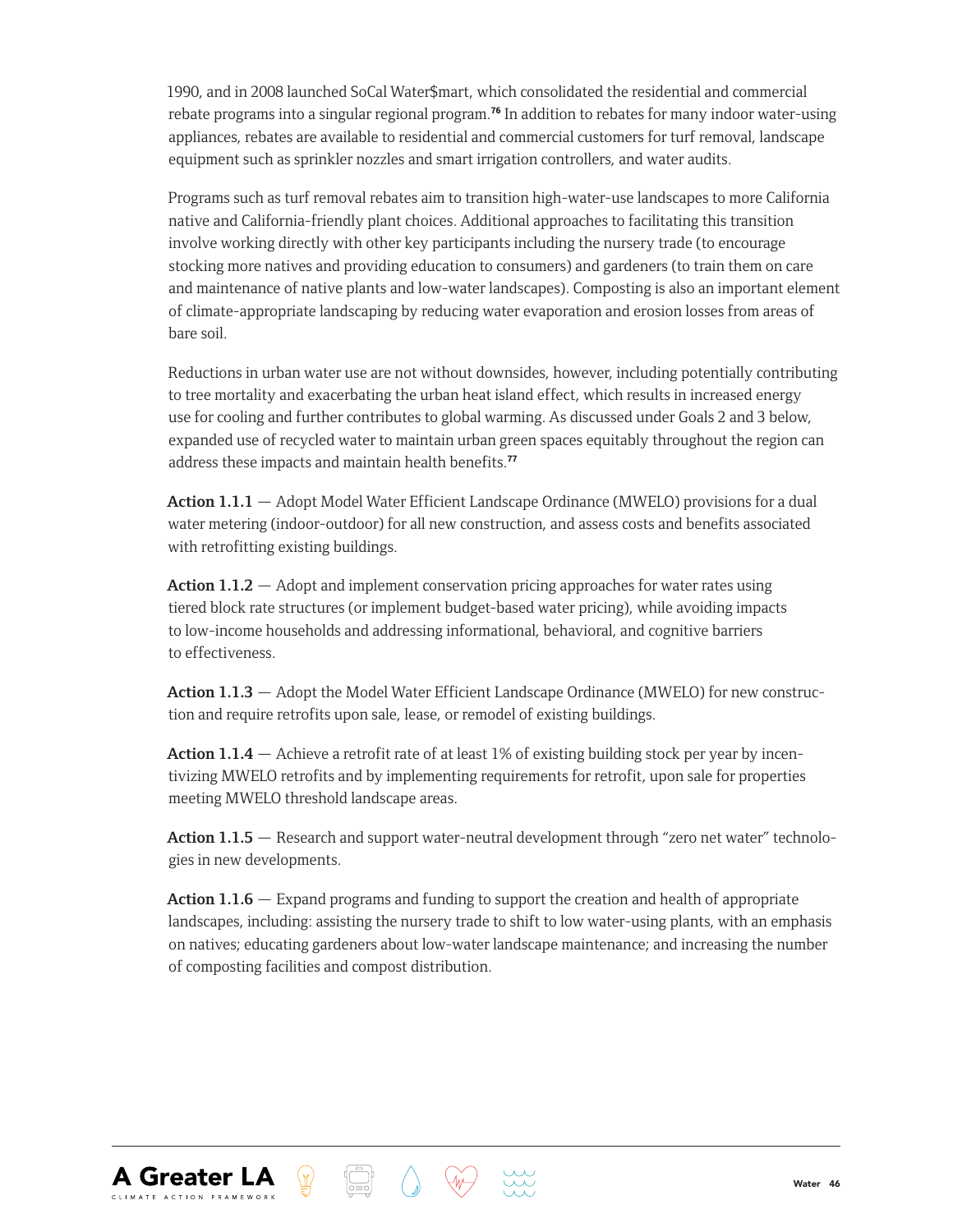#### Strategy 1.2 — Reduce distribution system losses through strong leak detection and enforcement programs

The California Department of Water Resources (DWR) estimated in the 1980s that leaks in water district distribution systems amounted to over 700,000 acre-feet of water a year in the state, enough to supply 1.4 million homes for a year, and likely higher now. Meanwhile, audits of water utilities have found an average loss through leaks of at least 10% of their total supply.78 Furthermore, a recent study in Los Angeles County found that most small water retailers do not report prioritizing adoption and implementation of best management practices to minimize water loss.<sup>79</sup>

**Action 1.2.1** — Require leak detection and repair through the development of sustainable funding mechanisms.

**Action 1.2.2** — Allocate funding to assist small retailers (not covered by Urban Water Management Plan requirements) to install leak detection systems, conduct water audits, and implement other related BMPs.

## GOAL 2 — Invest in infrastructure to increase and diversify supplies by better managing local water on a regional basis

Expanding reliance on local supplies will require increasing stormwater capture and infiltration, improved management and protection of groundwater, and increasing water recycling, in addition to the water conservation measures described above.

#### Strategy 2.1 — Increase stormwater capture

**A Greater LA** 

Over the past two decades, policy makers and water experts have increasingly recognized the value of stormwater as a resource and become more educated on the deleterious impacts of impervious surfaces on stream ecology, stream channel stability, water quality, and the urban hydrologic cycle as a whole.<sup>80</sup> Widespread efforts have occurred across the state to move toward increased stormwater capture and infiltration, including the implementation of Low Impact Development (LID) techniques, green infrastructure, and related approaches to stormwater management for new development and redevelopment. In 2014, Proposition 1 was passed, which authorized a \$7.5 billion water bond to provide funding for multi-benefit projects that include stormwater capture, improved water quality, decreased downstream erosive flows, and increased groundwater supplies. However, due to the complexity of subsurface geology and the lack of a coupled surface-groundwater model for the region, researchers have insufficient information to quantify the extent to which distributed infiltration BMPs will contribute new volumes to drinking water aquifers and where they should be implemented.<sup>81</sup>

**Action 2.1.1** — Develop high resolution spatial estimates of recharge potential for stormwater capture to prioritize installation of regional and distributed BMPs.

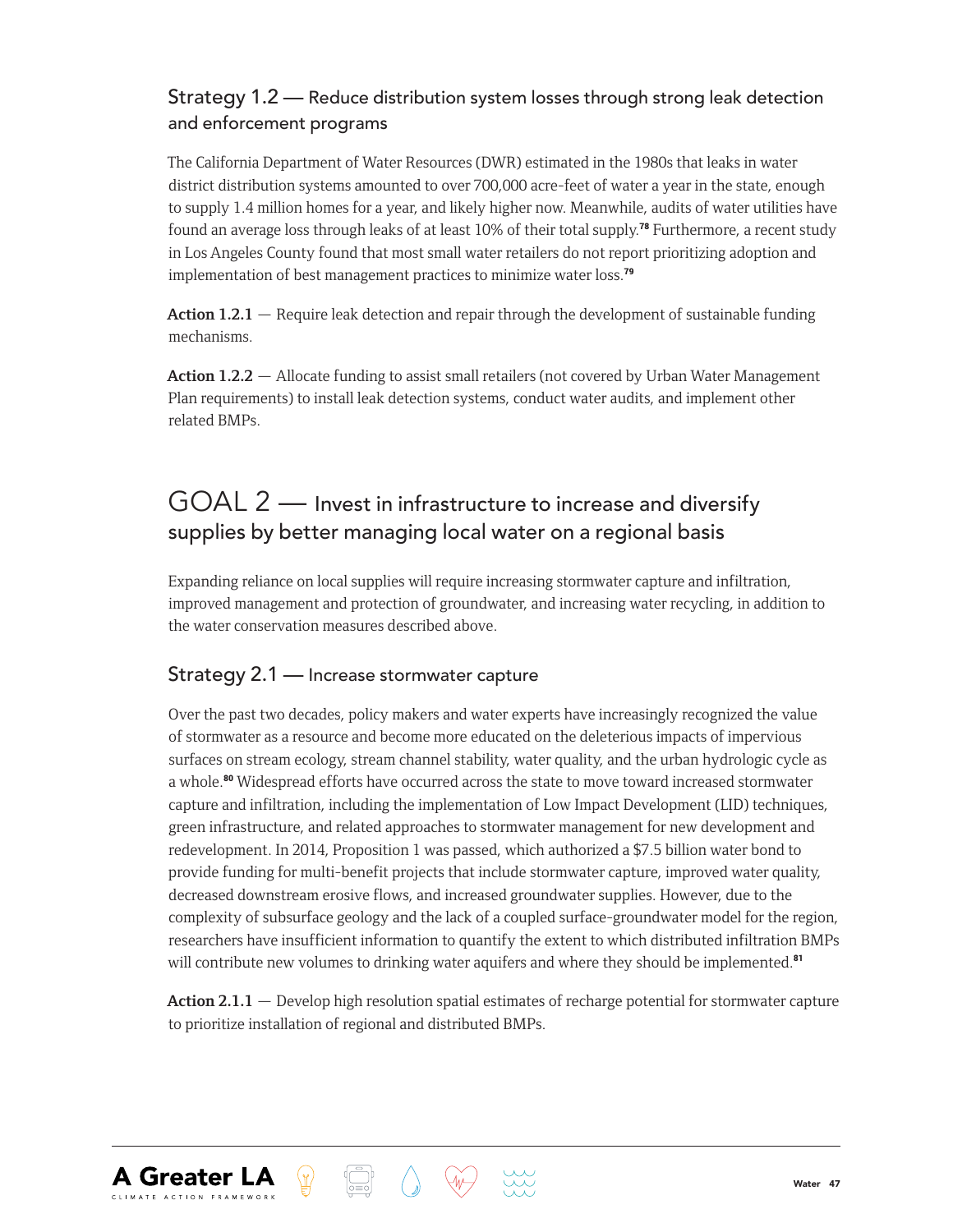**Action 2.1.2** — Use the IRWMP process or other regional forums to systematize region-wide sharing of information on conceptual projects (in addition to shovel-ready projects), to facilitate potential cost sharing and efficiencies.

**Action 2.1.3** — Enforce the Low Impact Development (LID) provisions of the MS4 permit for new construction to achieve a 100% compliance rate.

**Action 2.1.4** — Require LID retrofit upon sale for properties exceeding some threshold acreage.

#### Strategy 2.2 — Improve collaborative groundwater basin management through adjudications that allow for conjunctive use, ensuring the basins serve as regional water banks

Existing groundwater basin adjudications prevent non-rights holders from accessing infiltrated stormwater resulting from structural BMPs financed by the non-rights holder. As a result, this dynamic creates financial barriers to implementation of stormwater infiltration projects required under the MS4 Permit.<sup>82</sup>

**Action 2.2.1** — Develop approaches to encourage aquifer storage and recovery, including possible modification of groundwater basin adjudications via state law, in order to allow conjunctive use.

**Action 2.2.2** — For basins not currently adjudicated, address the issue of storage and recovery as part of collaborative efforts to comply with the Sustainable Groundwater Management Act and form groundwater joint powers authorities to manage the basins.

#### Strategy 2.3 — Develop regional collaborations to increase the use of recycled water

Public perception and health concerns have created some of the greatest challenges to implementing potable reuse systems.<sup>83</sup> Public perceptions are slowly changing, although further education is needed, and work on statewide standards has progressed (see policy section above). More work is needed, however, on ecological, technical, and infrastructure barriers. Regulations are needed to require water recycling where available. Policy makers should undertake careful study before making any significant expenditures, in order to assess tradeoffs between distributed wastewater treatment and centralized treatment/reinjection into aquifers. This study should take into account cost, effectiveness, water availability, and equity impacts, as part of an integrated approach to sustainable water management.

Action 2.3.1 — Assess requirements for new developments to hook up to recycled water distribution pipes if they are within reasonable distance (e.g. 200 yards) for potable uses.

**Action 2.3.2** — Assess and quantify the tradeoffs between distributed and centralized wastewater treatment using an integrated water management approach.

**Action 2.3.3** — Create acceptable, effective solutions to increase demand for recycled water.

**Action 2.3.4** — Provide input to the feasibility assessment of direct potable reuse, currently ongoing by the State Board, Division of Drinking Water.



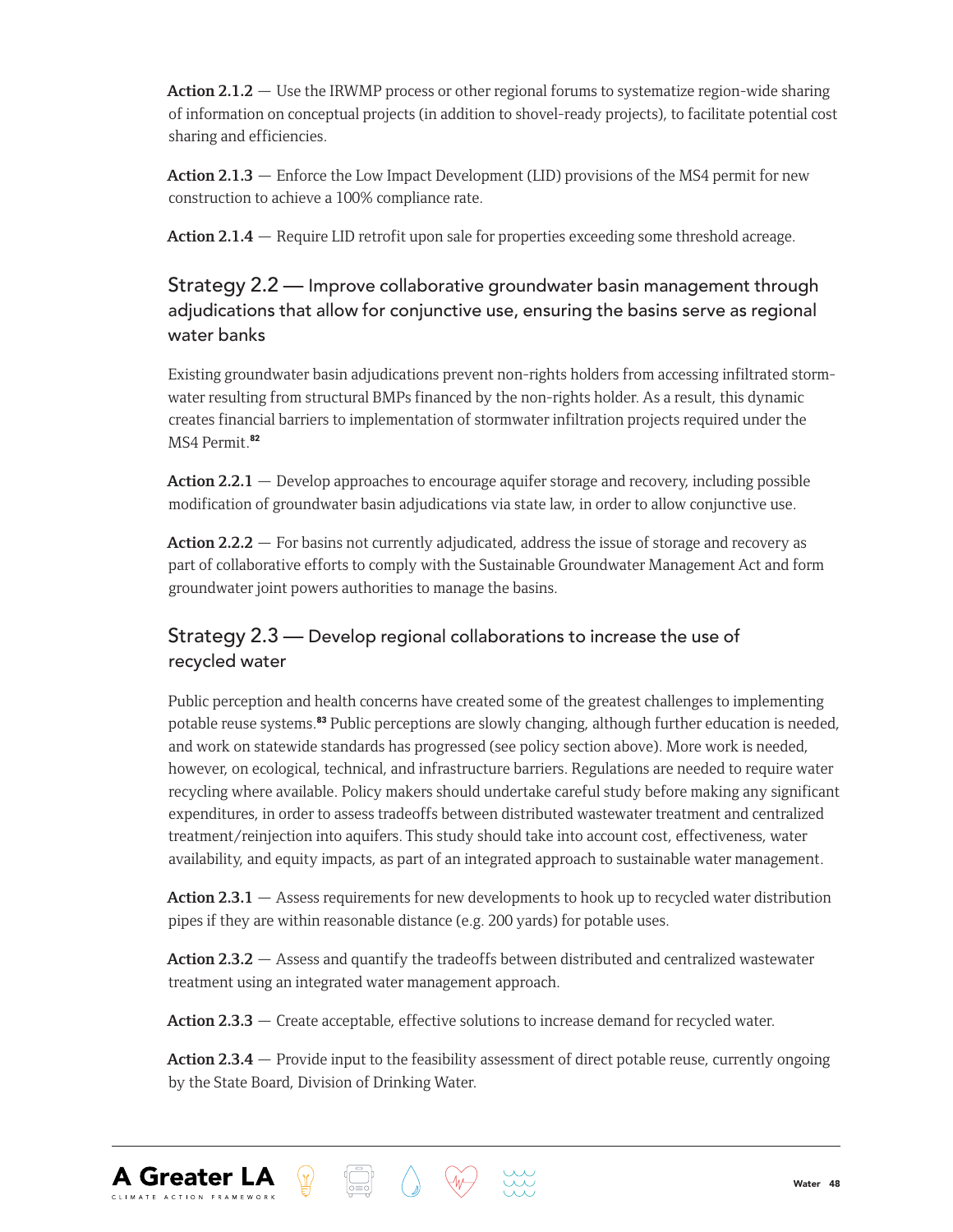**Action 2.3.5** — Increase reinjection of treated waste water in groundwater basins where adjacency exists.

#### Strategy 2.4 — Improve water recycling technologies

Advancements in water recycling technologies, including salt and nutrient management, will facilitate the expansion of recycled water use by driving down costs, as well as help to address ecological concerns related to desalination of seawater and brackish groundwater.

**Action 2.4.1** — Support the demonstration and scale-up of new technologies for seawater and brackish groundwater desalination that reduce associated cost, energy demand, greenhouse gas emissions, and impacts to marine wildlife and coastal ecosystems.

**Action 2.4.2** — Support the demonstration of improved technologies for the treatment and reuse of greywater for potable uses.

## GOAL 3 — Reduce water-related impacts on disadvantaged communities

Policy makers should enact water conservation programs equitably, focusing on areas with the greatest need and being aware of the relative financial capacity of the affected communities. If not explicitly considered, these policies may inadvertently cause costs to be borne disproportionately by those who can least afford to pay. This risk is particularly significant given that wealthier areas use much more water than disadvantaged communities per capita.

#### Strategy 3.1 — Preserve lifeline water rates for low-income customers

The recent successful legal challenge to tiered rate structures highlighted the need for reforms to Proposition 218 and related laws.<sup>84</sup>

**Action 3.1.1** — Implement any local actions available to preserve lifeline rates, including the option of state legislation to allow and require municipal water providers to offer these rates.

Action 3.1.2 – Support state constitutional reforms for sustainable water management.

#### Strategy 3.2 — Assist communities with high rates of water usage to conserve more

In Los Angeles County, 10 to 20% of single-family households have water bills that exceed 2% of annual incomes.<sup>85</sup> The California Department of Public Health uses 1.5% as the threshold for water affordability.<sup>86</sup>

**Action 3.2.1** — Continue low-flow toilet distribution.

 $\langle \overline{\mathbb{I}} \rangle$ 

**A Greater LA** 

**Action 3.2.2** — Provide assistance to replace high-water-using appliances.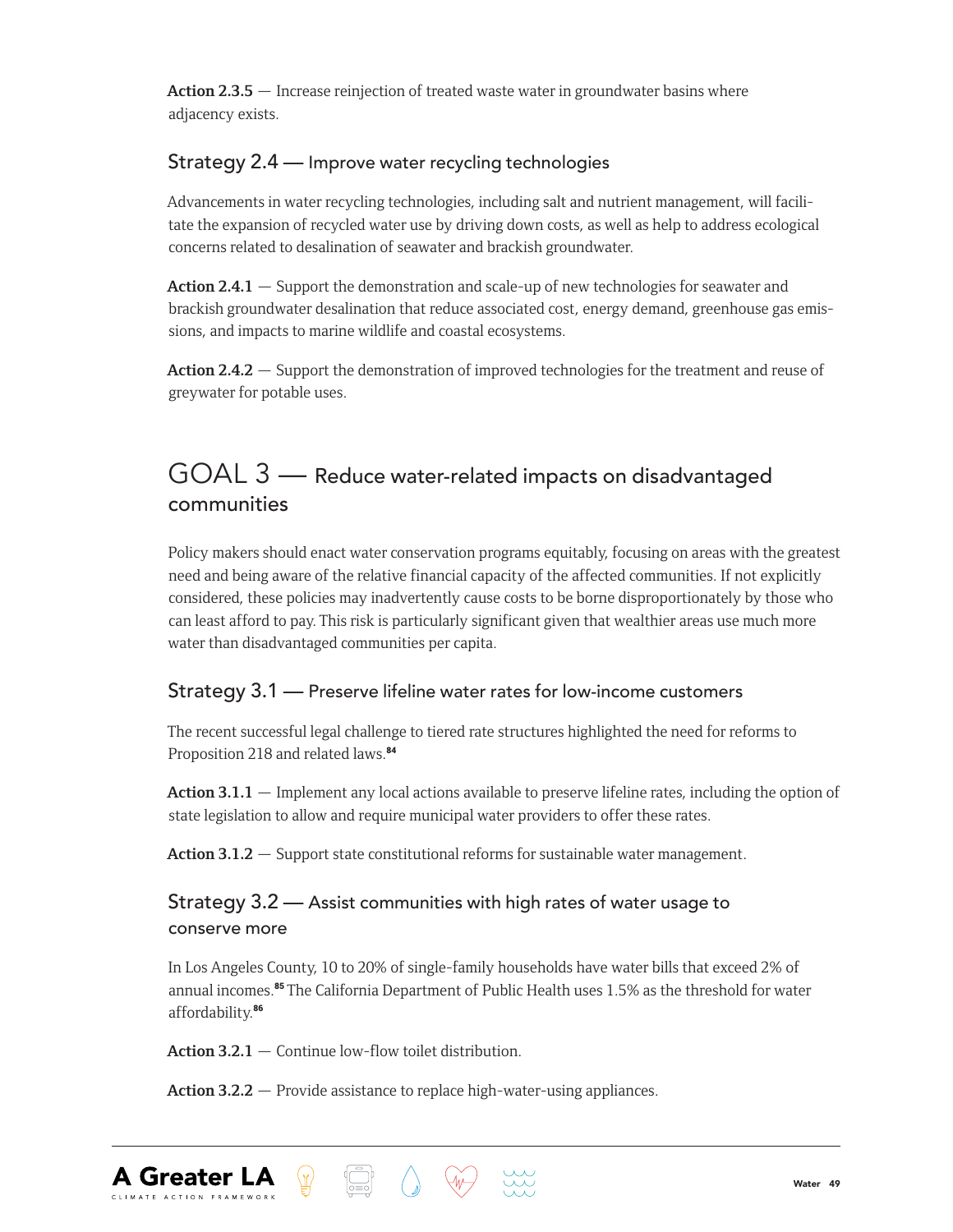**Action 3.2.3** — Provide assistance to transition to low-water-using landscaping.

**Action 3.2.4** — Provide incentives for owners of multi-unit dwellings to conserve water through shared savings with tenants and deployment of water conversation technologies and practices.

#### Strategy 3.3 — Maintain public recreation and invest in and protect parks and open spaces that create multiple benefits

Intensive reductions or limits on landscape irrigation can reduce the cooling and shading benefits of urban greenspaces, which serve great value in disadvantaged communities.<sup>87</sup>

**Action 3.3.1** — Transition urban greenspaces to California native and California-friendly landscapes, in part in order to maintain public health benefits.

**Action 3.3.2** — Consider advancing stormwater projects that create new parks and open space.

## GOAL 4 — Protect and improve water quality

#### Strategy 4.1 — Address failing drinking water systems

Small water systems, particularly those that serve disadvantaged communities, have the highest rate of non-compliance with drinking water standards, which may only worsen with climate change.<sup>88</sup> The technologies needed to meet primary standards may be too costly and technical for small systems to operate and maintain, however, consolidation with larger systems can be an effective solution.<sup>89</sup> The State Board provides incentives to large systems for such consolidation.

**Action 4.1.1** — Consolidate failing drinking water systems with larger public systems.

#### Strategy 4.2 — Protect and improve groundwater quality

Groundwater quality varies throughout the region, and ensuring no further degradation should be a top priority.

Action 4.2.1 — Groundwater contamination plumes are complex in their movement. Careful monitoring needs to occur to make sure that no activities accelerate the dispersion of contaminated groundwater.

#### Strategy 4.3 — Adopt water-neutral new development ordinances

**A Greater LA** 

 $\langle \mathbb{J} \rangle$ 

**Action 4.3.1** — For any new development in the region, measures must be developed such that the development does not require additional new water. This may occur through a menu of options that each locality develops from investment into a fund that assists existing building owners to retrofit their appliances, to new irrigation technologies for public open spaces or water recycling facilities.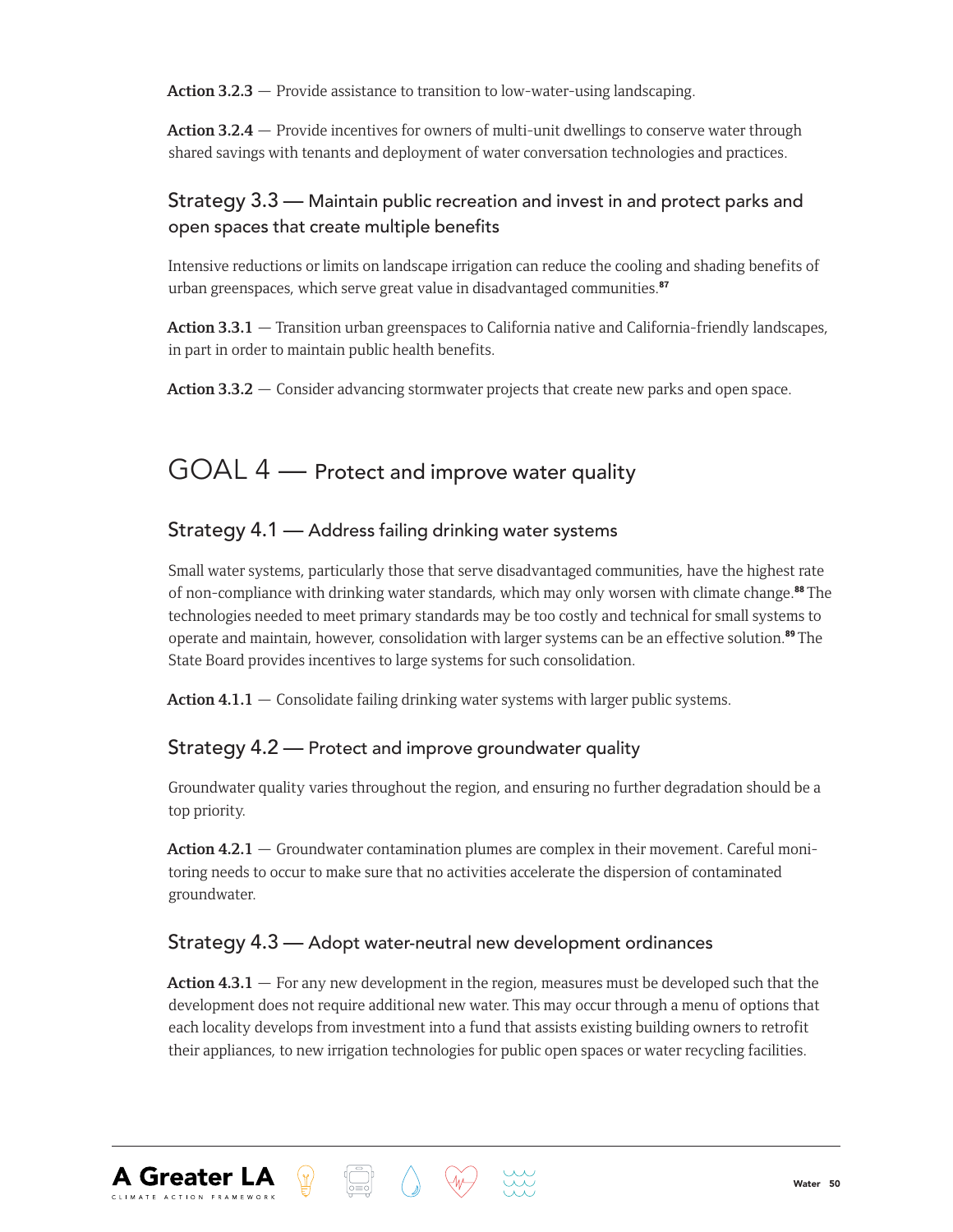- 36 Los Angeles County Department of Public Works (2006). Hydrology Manual (January). Retrieved from https://dpw.lacounty.gov/wrd/publication/engineering/2006\_Hydrology\_ Manual/2006%20Hydrology%20 Manual-Divided.pdf
- 37 Western Regional Climate Center (2016). Climate of California. Retrieved from http://www.wrcc.dri.edu/ narratives/california
- 38 Los Angeles Regional Collaborative for Climate Change and Sustainability (2016). State of the Region report. *Forthcoming*
- 39 California Drought Website. Retrieved from http://drought.ca.gov
- 40 The Metropolitan Water District of Southern California (2016). Water Tomorrow: Integrated Water Resources Plan. Retrieved from http://www. mwdh2o.com/PDF\_About\_Your\_ Water/2.1.2\_Integrated\_Resources\_ Plan.pdf
- 41 California Department of Water Resources (2015). About Urban Water Management. Retrieved from http://www.water.ca.gov/ urbanwatermanagement
- 42 Los Angeles Department of Water and Power (2014). Greater Los Angeles County Region Integrated Regional Water Management 2014 Public IRWMP Update. Retrieved from http:// www.ladpw.org/wmd/irwmp/index. cfm?fuseaction=TopDocListing& directory=RMC12-10Submittal-FinalPlan&ttl=2014%20Public%20 IRWMP%20Update
- 43 Los Angeles Regional Water Quality Control Board (2016). Watershed Management Programs. Retrieved from http://www.waterboards. ca.gov/losangeles/water\_issues/ programs/stormwater/municipal/ watershed\_management
- 44 Pincetl, S., Porse, E. & Cheng, D. (2016). Fragmented Flows: Water Supply in Los Angeles County. *Environmental Management, Vol 58 (2)*, 208–222.
- 45 ibid

**A Greater LA** 

46 Gold, M., Pincetl, S., & Federico, F. (2015). Environmental Report Card for Los Angeles County. Funded by The

Goldhirsh Foundation. http://www. environment.ucla.edu/reportcard

- 47 ibid
- 48 California Water Boards (2016). April 2016 Statewide Conservation Data Fact Sheet. Retrieved from http://www. waterboards.ca.gov/water\_issues/ programs/conservation\_portal/ docs/2016jun/fs6616\_april\_conservation.pdf
- 49 The Metropolitan Water District (2016). 2015 Urban Water Management Plan. Retrieved from http://www.mwdh2o. com/PDF\_About\_Your\_Water/2.4.2\_ Regional\_Urban\_Water\_Management\_ Plan.pdf
- 50 Report by the State Water Resources Control Board to the Legislature (2013, January). Communities that rely on a contaminated groundwater source for drinking water.*See also* Los Angeles County Community Water Systems: Atlas and Policy Guide (2015). UCLA Luskin Center for Innovation
- 51 Status of Groundwater Quality in the Coastal Los Angeles Basin, 2006: California GAMA Priority Basin Project. *See also* Gold, M., Pincetl, S., & Federico, F. (2015). 2015 Environmental Report Card for Los Angeles County. Funded by The Goldhirsh Foundation. http://www. environment.ucla.edu/reportcard
- 52 ibid
- 53 State Water Resources Control Board GeoTracker GAMA database. Retrieved from http://geotracker.waterboards. ca.gov/gama
- 54 Gold, M., Pincetl, S., & Federico, F. (2015). 2015 Environmental Report Card for Los Angeles County. Funded by The Goldhirsh Foundation. http://www. environment.ucla.edu/reportcard
- 55 California Environmental Protection Agency. State Water Resources Control Board. Selected Drinking Water Program Publications. Retrieved from http://www.waterboards.ca.gov/ drinking\_water/certlic/drinkingwater/ Publications.shtml
- 56 California Department of Water Resources, California Water Plan (2009). Volume 2 – Resource Management Strategies, Chapter 15 – Groundwater and Aquifer Remediation, page 12.
- 57 Porse, E. (2015). "The Hard Work of Sustainable Groundwater Management" California Water Blog 2015, September. Retrieved from http:// ccsc.environment.ucla.edu/2015/09/ the-hard-work-of-sustainable-groundwater-management
- 58 Nishikawa, T., Siade, A.J., Reichard, E.G., Ponti, D.J., Canales, A.G., & Johnson, T.A. (2009). Stratigraphic controls on seawater intrusion and implications for groundwater management, Dominguez Gap area of Los Angeles, California, USA. *Hydrogeology Journal 17: 1688– 1725*. doi: 10.1007/s10040-009-0481-8
- 59 Gold, M., Pincetl, S., & Federico, F. (2015). 2015 Environmental Report Card for Los Angeles County. Funded by The Goldhirsh Foundation. http://www. environment.ucla.edu/reportcard
- 60 Pacific Institute (2016). Existing and Proposed Seawater Desalination Plants in California. May 2016 Update. Retrieved from http://pacinst.org/ publication/key-issues-in-seawater-desalination-proposed-facilities
- 61 California Environmental Protection Agency. State Water Resources Control Board (2016). Proposed Text of Emergency Regulation. Article 22.5 Drought Emergency Water Conservation. Sec. 863 Findings of Drought Emergency. Retrieved from http://www.waterboards.ca.gov/water\_ issues/programs/conservation\_portal/ docs/factsheet/proposed\_emergency\_ reg060916.pdf
- 62 California Environmental Protection Agency. State Water Resources Control Board. Water Conservation Portal – Conservation Reporting. Retrieved from http://www.waterboards.ca.gov/water\_ issues/programs/conservation\_portal/ conservation\_reporting.shtml
- 63 California Environmental Protection Agency. State Water Resources Control Board (2016). Ocean Standards. Retrieved from http://www.waterboards.ca.gov/water\_issues/programs/ ocean/desalination
- 64 California Groundwater. Sustainable Groundwater Management. Retrieved from http://groundwater.ca.gov
- 65 Pincetl, S., & Glickfeld, M. (2015). Water Management in Los Angeles County: A Research Report. http://ccsc.